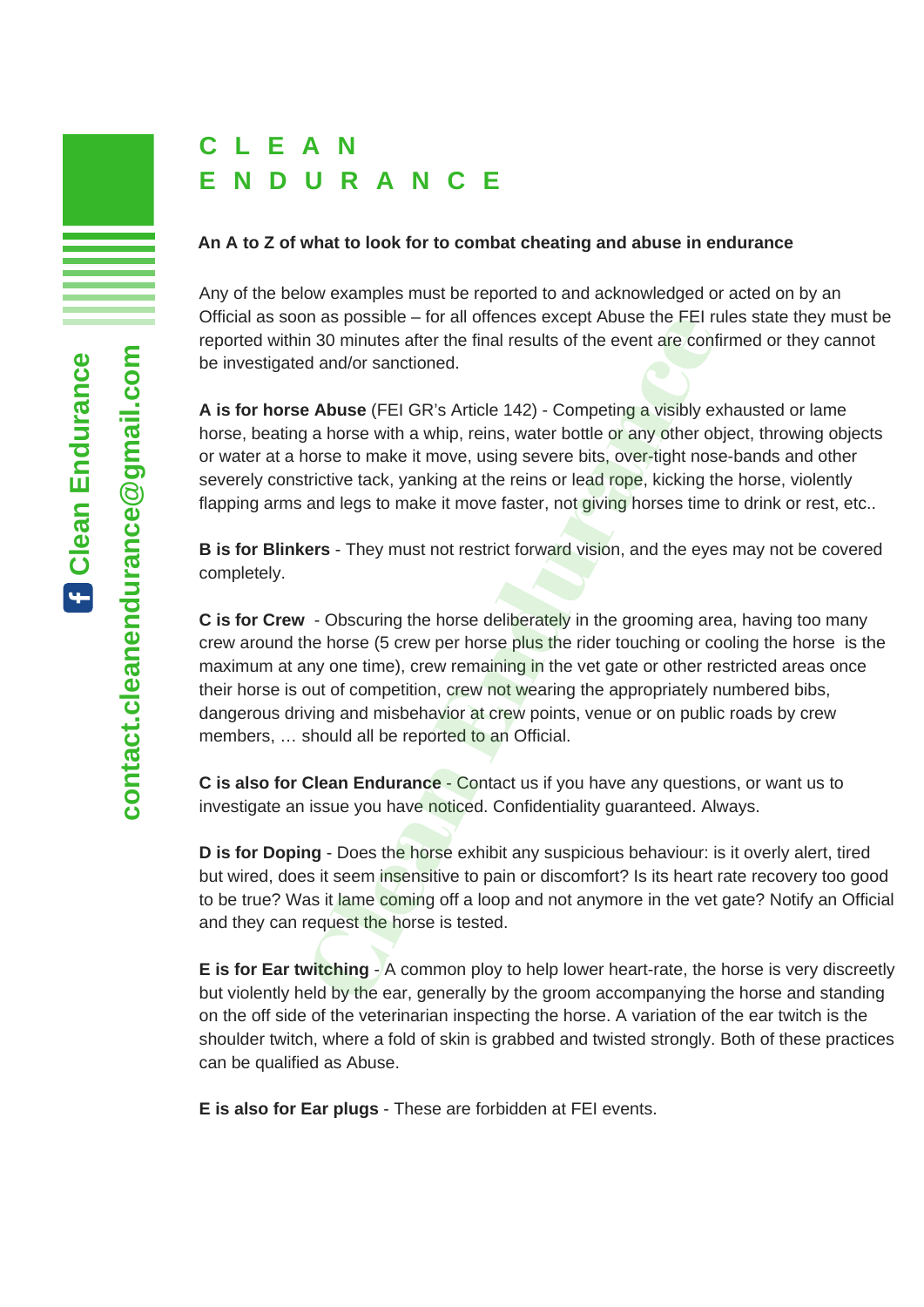### **An A to Z of what to look for to combat cheating and abuse in endurance**

**F is for Failing to show up at the vet gate** - Horses MUST be inspected by a veterinarian in the vet gate when they arrive back at the venue unless they are hospitalized immediately. A horse missing a vet inspection is generally an indication there is a serious problem and this should be reported to an Official and investigated immediately.

**F is also for Forbidden Substances** - Banned substances are forbidden at all times. Controlled Medication substances may only be in the possession of Official FEI Veterinarians and may only be administered if authorized by an Official FEI Veterinarian. Syringes with needles and similar equipment are strictly forbidden to be carried within the event site. Any horses having been close to this type of equipment or linked to a person carrying such equipment should be tested for doping immediately. reported to an Onicial and investigated immediately.<br> **Forbidden Substances** - Banned substances are forbid<br>
dication substances may only be in the possession of C<br>
and may only be administered if authorized by an Official

**G is for Gaining time** - Before the heart rate is taken in the vet gate. A common practice to gain a few extra minutes between the moment of entering the vet gate and the moment the heart rate monitor is put on the horse. A horse that has been timed into the vet gate must proceed directly and with a constant forward motion to the allocated vet lane and heart rate should be measured immediately.

**H is for Hazing** - Hazing is deliberately exciting or frightening a horse so that the adrenaline release masks any issues. This is generally done in the vet gate just before entering the trot-up lane, but can happen at any time and is also common when horses are chased by grooms upon leaving the venue onto the next loop.

**H is also for Heart Rate** - Does the heart rate you saw on the vet gate screen correspond to what is reported on the timing system? Was the first heart rate taken only once, and immediately upon entry to the vet gate? Was the inspection deliberately disrupted (by disturbing the horse or moving it away from the heart rate monitor for example) by the persons accompanying the horse? This should be sanctioned with a time penalty.

**I is for Invasive treatment** - Puncturing the skin is invasive treatment. This is forbidden at all times during a competition unless authorized and administered by an Official Veterinarian. Cheating happens frequently: Injections can be given discreetly while the horse stands in buckets of ice in the resting or cooling area or while on the track at a crew point. Intravenous fluids have been known to be administered on the field of play by a tube concealed in a lead rope, run up a groom's sleeve or while the horse is being ridden with the rider carrying a backpack with the fluids.

Invasive treatment is also potential Doping – report what you saw to an Official and ask for the horse to be subjected to a doping test.

**anEnd**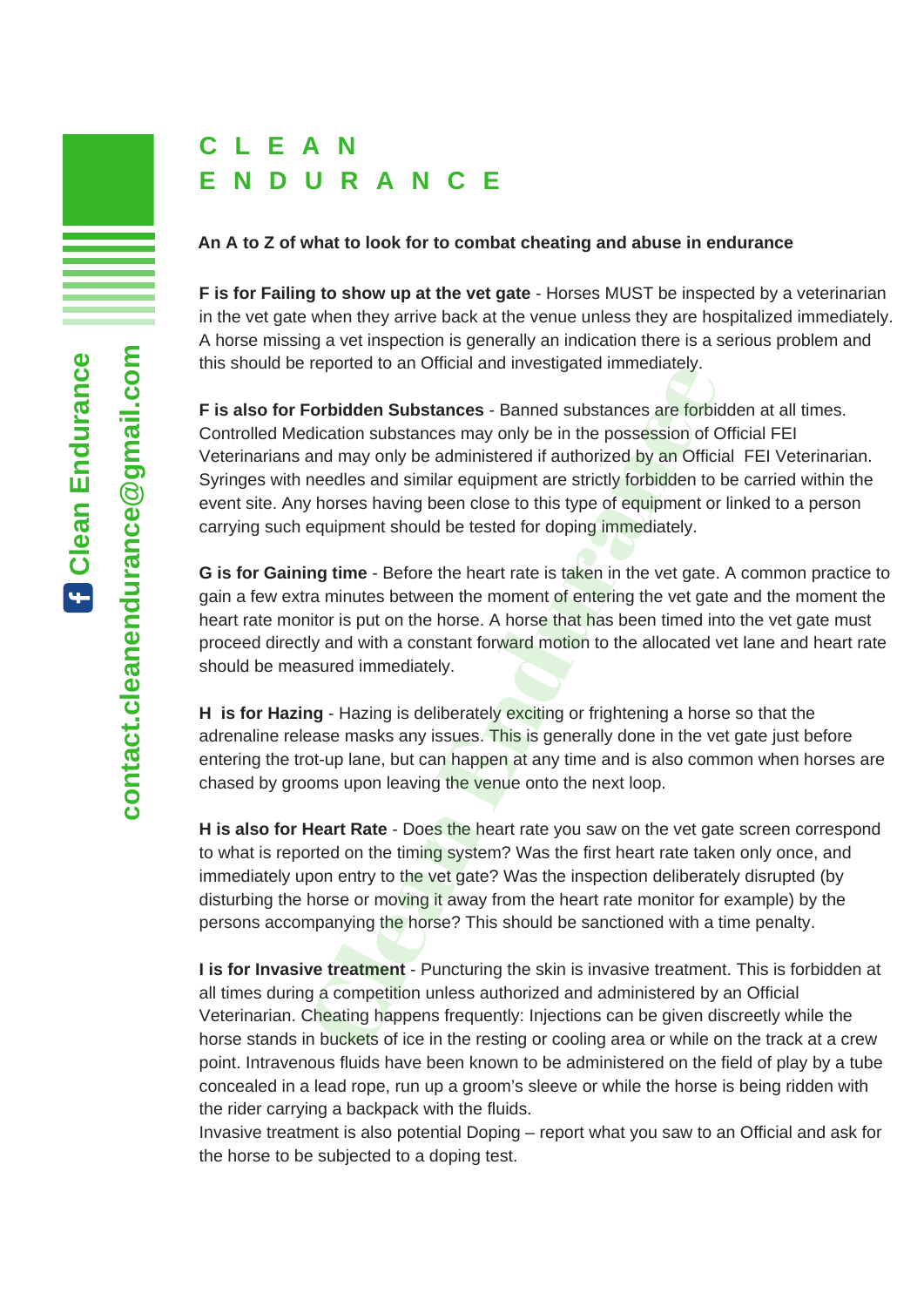#### **An A to Z of what to look for to combat cheating and abuse in endurance**

**J is for Jammed Heart Rate Monitors** - There are various ways of interfering with a heart rate monitor so that it never shows a heart rate of over 64, or so that it shows a heart rate lower than the actual one measured. This can be programmed into the timing system software, or sometimes small electromagnetic devices are used which interfere with the monitor itself. If you notice certain vet lanes or certain horses showing heart rates that seem inconsistent with the physiological state of the horse, report it immediately so that it can be investigated.

**K is for Knowing the 30-minute rule** and **Keeping proof** - Of the time you reported an incident. Report anything suspicious immediately to an Official, they may not be able to act on it otherwise. Keep proof of the time you reported the incident by asking a witness to be present or by immediately sending a text message to the Official and/or the OC to confirm your report.

**L is for Look again and don't be Lulled** - Things look perfectly normal? Look again. Do not be lulled into thinking that no cheating or abuse is going on because things look perfectly fine on the surface. The degree of sophistication of the systematic cheating and abuse is extremely high – and boggles the mind of many who cannot imagine certain people will go to such lengths to unfairly gain an advantage. Do not look through rose-tinted spectacles, use our "laser vision Clean Endurance ones"! netimes small electromagnetic devices are used which in<br>you notice certain vet lanes or certain horses showing it<br>the physiological state of the horse, report it immediate<br>anything suppositions immediately to an Official,

**M is for MEtabolic with TReatment** - Horses put on drips or given other invasive treatment directly after being eliminated must be recorded on the results as ME TR, not just ME. An elimination for ME TR grants the **horse a longer Mandatory Rest Period and attributes** penalty points to the rider. If you see a horse being taken to the clinic from the vet gate, check if it has been treated immediately and if the results reflect that.

**N is for Nerve blocking** - See Doping and Invasive treatment. Injections of local anaesthetics are generally given in the lower limbs. Look for tell-tale blood specks on the coronet band. Report to an official immediately.

**O is for Obstructing the horse from view** - The horse must be visible at all times on the field of play and especially in the cooling, resting and vetting areas. Horses which disappear behind tents, bushes, conveniently parked cars or large numbers of grooms crowding around it are all suspicious and should be reported to an Official immediately

**anEnd**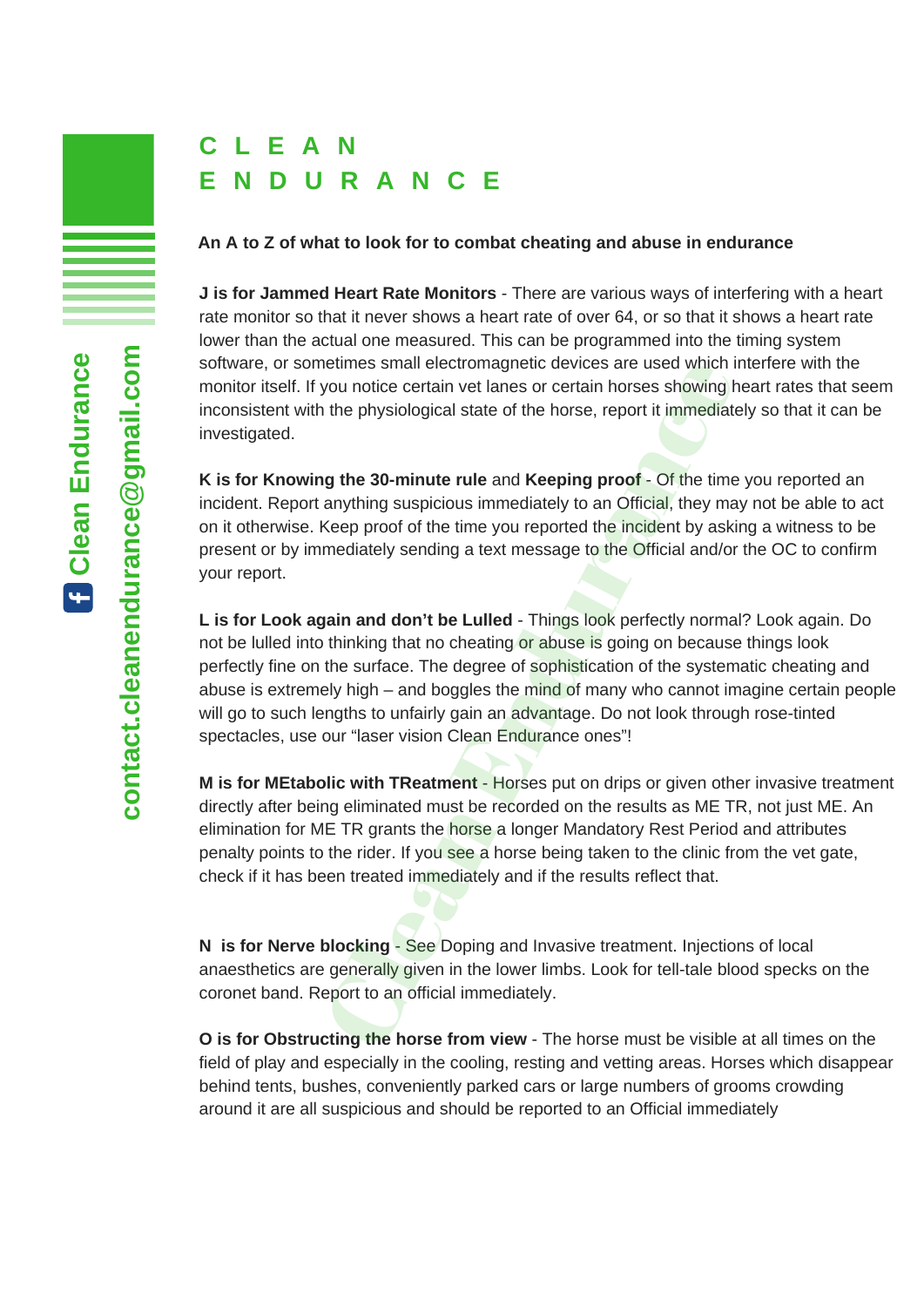### **An A to Z of what to look for to combat cheating and abuse in endurance**

**P is for Photos** - Take them every time you see something suspicious and provide the evidence to Officials when you report it. Do not be surprised if the subject's entourage offers you a very large amount of money to buy your phone or camera from you to in order to destroy the pictures.

**Q is for Queuing** - In the vet gate. Is the rider waiting for a particular Veterinarian to become available? Vet lane allocation should be random. See also G for Gaining time.

**Q is also for failed to Qualify** - Once a horse fails to qualify all relevant number bibs must be given back to the OC and may not be used to crew for other horses or gain access to the restricted field of play areas.

**R is for Ringers** - A ringer is a horse and/or rider who are not whom they are supposed to be. FEI horse and rider ID processes are not foolproof. A horse who was not whom it purported to be even got past the Vet ID checks at a previous World Endurance Championship. Horses and riders are also quite frequently swapped while out on the track. If you think you spotted a Ringer – take pictures and notify an Official immediately.

**R is also for Re-inspection** - The Compulsory Re-Inspection must take place no earlier than 15 minutes before the horse is due to go out on the next loop. It is a common way of cheating to present the horse much earlier. An individual re-inspection for a given horse can be requested at any time by any of the vets and it is highly recommended they use this tool for horses that vetted through but that showed potential warning signs (of metabolic distress for example). It is always better to check a horse too many times than not enough. Queuing - In the vet gate. Is the rider waiting for a particaliable? Vet lane allocation should be random. See als<br>for failed to Qualify - Once a horse fails to qualify all rack to the OC and may not be used to crew for ot

**S is for Shortcuts** - This happens deliberately as well as accidentally even when transponders are in place. Are there enough checkpoints manned by ride Officials to prevent shortcuts being taken? Are rider bibs checked off against the Master List as they come through checkpoints?

**T is for Transponder** - Is the horse wearing it? Are all the horses on the Master List also on the timing system and vice versa?

**T is also for the Timing system** - Does the time you saw a horse come in off the loop or into the vet gate correspond to the time reported by the Timing System? Does the heart rate you saw in the vet gate correspond to what is reported on the timing system?

**U is for Unsportsmanlike behaviour** - Verbal abuse to or intimidation of officials, volunteers, spectators or journalists and dangerous or disrespectful behaviour by any riders, grooms or entourage of participants anywhere on the field of play should be reported to an Official immediately. The FEI takes this very seriously and it carries a 2-month suspension.

**anEnd**